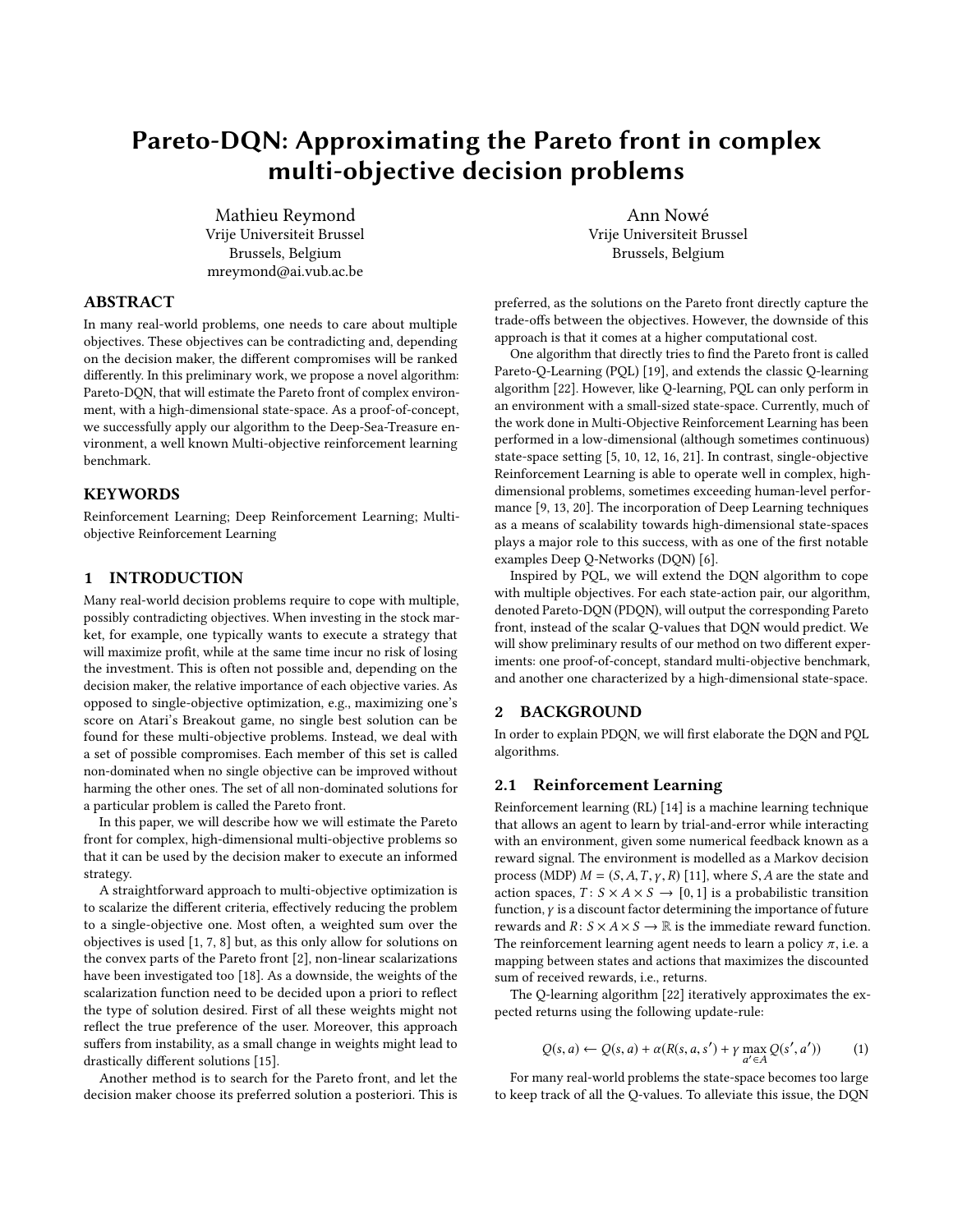algorithm approximates those high-dimensional states by feeding them to a neural network, which outputs Q-values for these approximations. The network is trained by performing gradient descent, using a Mean-Squared Error loss with  $R(s, a, s') + \gamma \max_{a' \in A} Q(s', a')$ as target. However, the non-stationarity of the target Q-function introduces instability in training.

DQN tackles this problem by including a target network  $\hat{Q}$  and an experience-replay buffer. Executed transitions  $(s_t, a_t, r_t, s_{t+1})$  are<br>collected by the experience-replay buffer D, which is then uniformly collected by the experience-replay buffer  $D$ , which is then uniformly sampled to generate training batches. Additionally,  $\hat{Q}$  is used to estimate the target Q-values, resulting in the following update-rule:

$$
L(\theta) = \mathbb{E}_{(s, a, r, s') \sim U(D)}[(r + \gamma \max_{a' \in A} \hat{Q}(s', a') - Q(s, a))^2]
$$
 (2)

Where  $\theta$  are the parameters of the O-network. Finally, the weights of the Q-network are periodically copied to the target network.

### 2.2 Multi-objective Reinforcement Learning

In single-objective RL algorithms, the agent is given a scalar reward for each performed action. Instead, Multi-objective RL (MORL) possesses a vectorial reward function  $R: S \times A \times S \rightarrow \mathbb{R}^d$ , where d is the number of objectives. Thus, the expected return is also in  $d$  is the number of objectives. Thus, the expected return is also in vectorial form, which means we cannot straightforwardly apply the classic Q-update rule, as the maximum of a set of vectors is unclear, e.g., two distinct non-dominated returns might have a different priority depending on the user.

As such, Roijers et al. [\[12\]](#page-5-10) define two main approaches towards MORL algorithms: the outer-loop and the inner-loop method. In the outer-loop approach, a single-objective RL algorithm is repeatedly applied on a different scalarization of the reward function. We then keep track of all the discovered policies that lead to non-dominated returns. As opposed to that, the inner-loop method modifies the workings of a single-objective algorithm to use set-operations and prune away dominated solutions.

This is the approach taken by PQL. For each state-action pair, a set of non-dominated solutions is kept (initially empty), which is updated using the non-dominated set of the next state over all possible actions. More formally, the set of expected returns for a state-action pair is defined as:

<span id="page-1-0"></span>
$$
Q_{set}(s, a) \leftarrow \overline{R}(s, a) \oplus \gamma ND_t(s, a)
$$
\n(3)

where R is the average immediate reward,  $ND_t$  is the set of non-<br>minoted future returns and  $\oplus$  is a vector sum aparation ( $\overline{P}$  is thus dominated future returns and  $\oplus$  is a vector-sum operation ( $\overline{R}$  is thus added to each element of  $ND_t$ ). As opposed to Q-learning, where a<br>scalar O-value is undated using another scalar (max , , , O(s', a')) scalar Q-value is updated using another scalar  $(\max_{a' \in A} Q(s', a'))$ ,<br>POL updates a set of Q-vectors with another set However, it is PQL updates a set of Q-vectors with another set. However, it is unclear which element of  $Q_{set}(s, a)$  to update with which element in s'. To cope with this lack of correspondence between the elements<br>of different  $Q_2$  is we keen treat of both  $\overline{R}$  and  $ND$ , congrately (for of different  $Q_{set}$ 's, we keep track of both  $\overline{R}$  and  $ND_t$  separately (for more details, we refer to the work of Van Moffaert and Nowé [\[19\]](#page-5-6)).  $Q_{set}(s, a)$  can then be reconstructed at any time, using equation [3.](#page-1-0) As  $ND_t$  represents the future returns, it is updated using the nondominated set of all the  $Q_{\mathit{set}}$  's of the next state:

$$
ND_t(s, a) \leftarrow ND(\cup_{a' \in A} Q_{set}(s', a')) \tag{4}
$$

Or, equivalently:

 $ND_t(s, a) \leftarrow ND(\cup_{a' \in A} \overline{R}(s', a') \oplus \gamma ND_t(s', a')$  $(5)$ 

Where ND is a function that removes all dominated vectors from the set. Additionally,  $\overline{R}$  is updated using:

$$
\overline{R}(s, a) \leftarrow \overline{R}(s, a) + \frac{R(s, a) - \overline{R}(s, a)}{n(s, a)}
$$
\n(6)

\nreturn the number of times a was performed in s.

Where  $n(s, a)$  returns the number of times  $a$  was performed in s.<br>The Q-undate rule has thus been modified to cone with vectorial The Q-update rule has thus been modified to cope with vectorial

rewards. However, the action-selection mechanism (typically  $\epsilon$ greedy) also depends on the Q-values. To apply such a mechanism on PQL, an indicator-measure will be applied to assess the quality of a given  $Q_{set}$ . The hypervolume is one such an indicator: it computes the total volume under all the points in  $Q_{set}$  for a given reference point. The greedy policy then chooses the action with the highest hypervolume.

#### 3 METHOD

Similarly to classic Q-learning, the main issue with PQL lies in the need to keep a set of non-dominated points for each possible state-action pair. As this is an unrealistic assumption, we will use a neural network to approximate the Pareto front. Moreover, another approximator will be used to estimate the average immediate reward. We will combine the additions proposed by DQN to scale towards high-dimensional state-spaces as well as the modifications on the update-rule and action-selection mechanisms used in PQL with a novel way estimate the Pareto front into a new algorithm: Pareto-DQN.

#### 3.1 Estimating the immediate reward

As we need to keep track of the immediate average reward  $\overline{R}$  separately, we will approximate the function with a neural network. Given a state and an action as inputs, it will output a vector  $r \in \mathbb{R}^d$ , corresponding to the estimated reward. Contrary to O-values, the corresponding to the estimated reward. Contrary to Q-values, the immediate reward is a stationary target. Therefore, we will thus omit a separate target network and directly update the current network with the perceived rewards. Due to the nature of backpropagation, the output for a given state-action pair will automatically be the average reward after convergence.

### 3.2 Estimating the non-dominated set

Next to R, we will approximate  $ND_t$ . Due to this set being of a<br>variable size i.e., it contains a different number of non-dominated variable size, i.e., it contains a different number of non-dominated returns depending on the state, we cannot simply use state-actions as inputs and output a fixed number of points. Even if we bounded the set to the  $p$  best points, the ordering of these points would matter. Indeed, in order to appropriately update the network, each output neuron needs to be compared with the same target-value (provided the input is the same). A change of ordering would result in a change of target and thus hinder training. However, keeping track of this ordering is not a viable solution: each time a new non-dominated point is discovered (and this is state-dependent), an existing one should be removed, resulting in a change of ordering.

To cope with these issues, we use a network that not only takes a state and action as input, but  $d - 1$  additional values  $o_1 \dots o_{d-1}$ ,<br>corresponding to all but the last objective. The output is then the corresponding to all but the last objective. The output is then the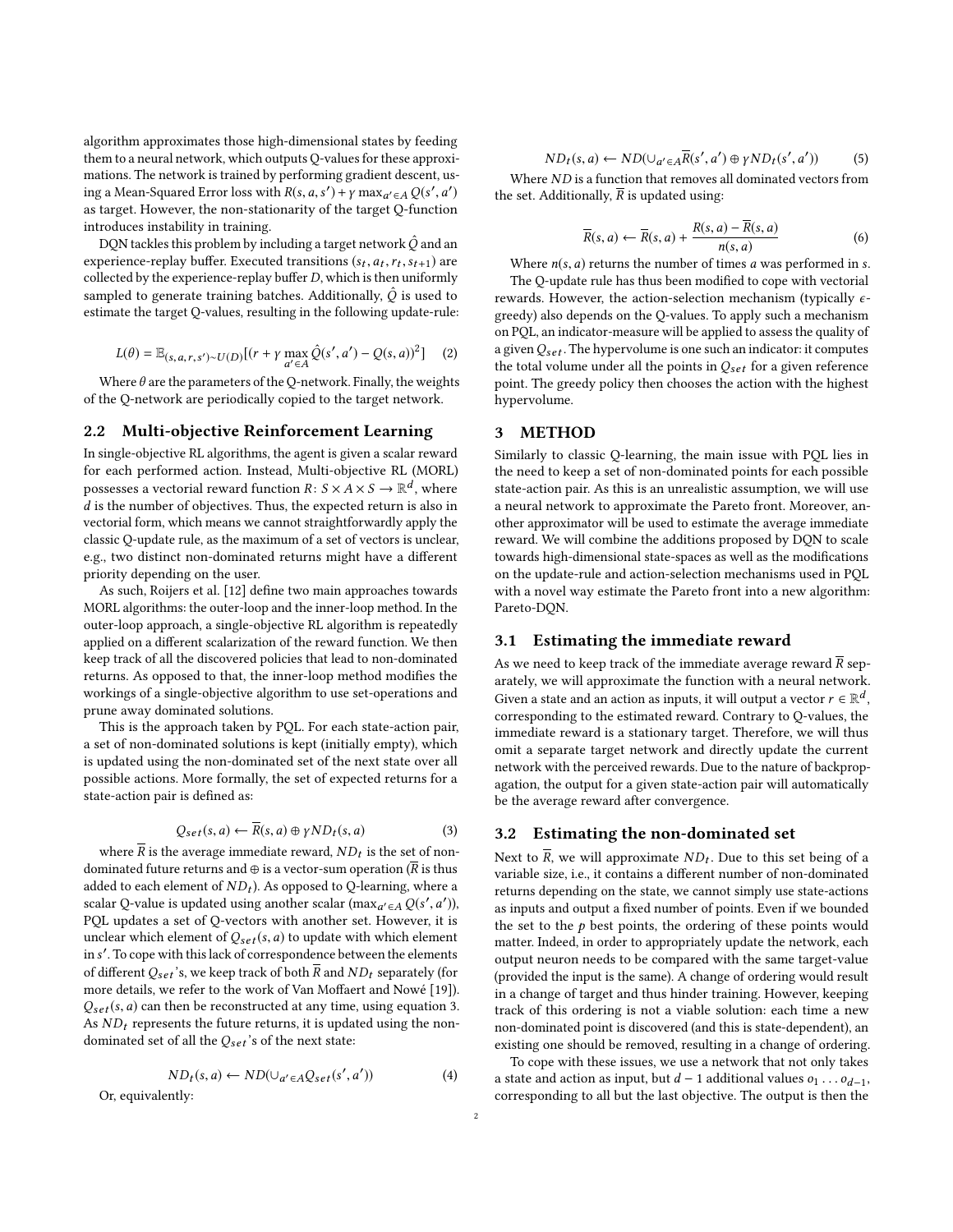predicted value for the remaining objective  $o_d$ . Combining  $o_d$  with<br>the inputs  $o_d$  of the violds a single point for  $(c, a)$  in  $\mathbb{R}^d$ the inputs  $o_1 \tldots o_{d-1}$  thus yields a single point for  $(s, a)$  in  $\mathbb{R}^d$ .<br>Adding  $\overline{p}(s, a)$  to that point (countion 3) results in a single point. Adding  $\overline{R}(s, a)$  to that point (equation [3\)](#page-1-0) results in a single point on the Pareto front. Approximating the whole Pareto front is then performed by sampling p points from  $\mathbb{R}^{d-1}$ , predicting  $o_d$  for each sample using the  $ND(G, g)$  predictor, and then appending those sample using the  $ND_t(s, a)$  predictor, and then appending those predictions to their corresponding  $o_1 \dots o_{d-1}$  point.

However, there are some implications resulting from this architecture. First of all, the Pareto front of some states might only span over a subdomain of  $\mathbb{R}^{d-1}$ . This subdomain is, however, unknown, meaning we will always sample from the whole  $\mathbb{R}^{d-1}$  domain and make predictions for points that cannot possibly exist on the Pareto front. This limitation is overcome by training our predictor to output values worse than the smallest possible reward for these points (see figure [1a\)](#page-3-0). Moreover, we observed that only updating the network with newly discovered non-dominated points lead to unstable behavior, as these updates would affect the predictions for other points. As a result, the entire Pareto front is always updated, by using the predictions of those other points as their own targets, to enforce them to remain unchanged.

Nevertheless, there are two cases where points need to be artificially added to cover the whole  $\mathbb{R}^{d-1}$  domain. First, when reaching a terminal state, the Pareto front only consists of the received (terminal) reward. Second, after applying equation [3,](#page-1-0) the range covered by  $ND_t$  got shifted by  $\overline{R}$ . In both cases, points are sampled from the uncovered parts of the  $\mathbb{R}^{d-1}$  domain. For each point, the chosen target value will be a value worse than the least possible reward for objective d (e.g. the value of the reference point in dimension d) if the point is non-dominated. On the contrary, if the sample is dominated by a point, the target value will be that point's value (see figures [1b-1c\)](#page-3-0). This ensures our Pareto front remains unchanged, while still sampling from the whole domain.

## 3.3 Evaluation policy

During training, the actions the agent takes depend on the Pareto front's hypervolume. In contrast, once the Pareto front is known, the user will select his preferred point, and expect the agent to reach it. PQL does this by following that point during the episode. At each timestep, we compute, for every possible action, the corresponding  $Q_{set}$ . One of the sets contains the target point (computed using  $\overline{R}$ and a point of  $ND_t$ ). The agent then takes the matching action, and replaces the target value with the appropriate point from  $ND_t$ . This replaces the target value with the appropriate point from  $ND_t$ . This<br>is performed until termination, at which point the target has been is performed until termination, at which point the target has been reached (and is equal to the discounted sum of all the computed  $\overline{R}$ vectors).

# 4 EXPERIMENTS

We empirically evaluate our algorithm on two different environments. The first one, Deep Sea Treasure [\[15\]](#page-5-5), is a well-known MORL benchmark that serves as a proof-of-concept for our method, as no deep-RL approach is needed. In the second environment, we create a traffic-intersection simulator, using the Simulation of Urban MObility (SUMO) simulator [\[4\]](#page-5-19). This environment has a high-dimensional state-space, and cannot be solved using the original PQL algorithm.

## Algorithm 1: PDQN

initialize replay-memory D initialize reward estimator <sup>R</sup> initialize non-dominated estimator  $ND_t$ initialize target non-dominated estimator  $\hat{ND}_t = ND_t$ for  $episode = 1$  to  $M$  do while not terminal do sample points p from  $\mathbb{R}^{d-1}$  $Q_{\mathcal{S}et}(s,.,p) \leftarrow \overline{R}(s,.) \oplus \gamma ND_t(s,.,p)$  $hv \leftarrow \text{hypervolume}(Q_{set}(s,.,p))$  $a \leftarrow \epsilon$  – greedy(hv) execute *a* in environment, observe state  $s'$ , reward *r*, terminal *t* terminal t add transition  $(s, a, r, s', t)$  to D sample minibatch  $(s_i, a_i, r_i, s'_i, t_i)$  from D sample points  $p_i$  from  $\mathbb{R}^{d-1}$  $y_i =$  $\left\{ ND(\cup_{a' \in A} \hat{Q}_{set}(s'_i, a)) \right\}$  $(v', p_i)$  if not  $t_i$  $r_i$  otherwise<br> $\frac{N}{n}$  by performing gradient deceant update  $ND_t$  by performing gradient descent step on  $(y_i - Q_{set}(s_i, a_i, p_i))^2$ update  $\overline{R}$  by performing gradient descent step on  $(r_i - \overline{R}(s_i, a_i))^2$ every  $C$  steps copy  $ND_t$  to  $\hat{ND}_t$ end end

#### 4.1 Deep Sea Treasure

In Deep Sea Treasure, the agent is a submarine looking for hidden treasures at the bottom of the ocean (see figure [2\)](#page-3-1). On one hand, the agent seeks the highest possible treasure (objective 0). On the other hand, its fuel consumption is a concern: minimizing it is the second objective. The agent can perform one of four actions at each step (going up, down, left or right), each action giving −1 fuel. The episode stops when a treasure is reached. The optimal Pareto front is a known, concave function. The concave property means that some points will not be reachable using any linear scalarization of the reward function.

The state-space is of size 110, and is represented as a one-hot encoding of the agent's coordinates. Similarly, the performed action is represented as a one-hot vector of size 4. Both the non-dominated and the reward estimators have the same network architecture:



Where  $FC_s$  is a fully connected layer that takes the state concatenated with a value for objective 0 as input, and  $FC_a$  a fully connected layer with as input an action. The output o is of size <sup>2</sup> for the reward estimator, and 1 for the non-dominated point estimator. Both are optimized using Adam [\[3\]](#page-5-20), with a learning rate of 10−<sup>3</sup> and  $10^{-4}$  respectively. We keep  $\gamma = 1$  (no discount) and a batch size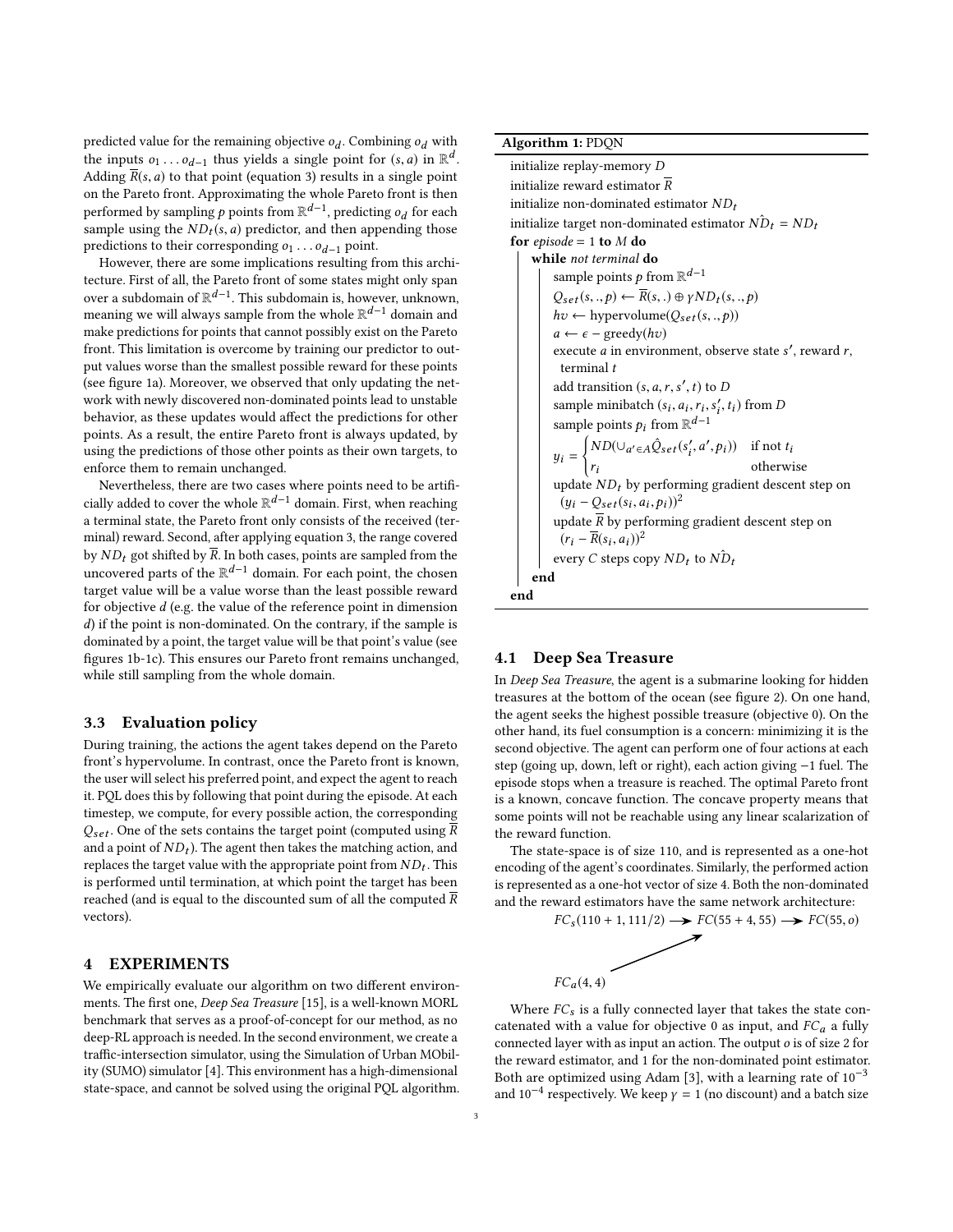<span id="page-3-0"></span>

(a) A Pareto front (in black) that only ranges over a subspace of the objective 0 domain. By incorporating domain knowledge about the objective-space (e.g., only positive rewards for objective 1, in red), we can train the estimator to output values outside this space (in blue), and discard them during evaluation.

(b) Sampling strategy when the Pareto front corresponds to the final terminal reward (in black). The newly added points (in blue) dominated by (5, <sup>5</sup>) in objective <sup>0</sup> receive a value of 5 for objective 1, while the ones dominating it receive a value of 0 (the reference point). The hypervolume (in gray) remains unchanged.

(c) Sampling strategy of the Pareto front (in black) after shifting due to reward (4, <sup>1</sup>) (in red). This causes parts of the objective 0 domain to be uncovered. Samples are added (in blue) in a similar fashion as figure [1b.](#page-3-0)



<span id="page-3-1"></span>

Figure 2: The Deep Sea Treasure environment. The agent starts on the top-left corner and tries to reach any of the treasures. Farther treasures are worth more.

of 32. The output of  $ND_t$  is normalized by dividing  $\overline{R}$  with (124, 19) in order to improve stability. The reference point used to compute in order to improve stability. The reference point used to compute the hypervolume was chosen as  $(-1, -2)$ , to ensure that it will be below any normalized output of  $ND_t$ . Finally, we train the agent for  $5 \times 10^4$  episodes for  $5 \times 10^4$  episodes.

4.1.1 Results. Figure [3](#page-3-2) shows the estimated Pareto front (red) compared to the true one (blue) in the start-state. It was computed by keeping the non-dominated point of  $Q_{\text{set}}(s_0,.,p)$ , with p sampled using the same strategy as during training. First of all, we can observe that the network was able to approximate the general trend of the compromises imposed by the environment. Moreover, only 5000 episodes are needed to reach an estimated hypervolume of

<span id="page-3-2"></span>

Figure 3: The true Pareto front (in blue) in the start-state compared with the estimated one (in red). The estimate is computed as the non-dominated set of  $Q_{set}(s_0, ...)$ .

<sup>3</sup>.<sup>11</sup> (not shown), at which point the it oscillates around this value (the true hypervolume being <sup>3</sup>.22).

While PQL is able to find the optimal Pareto front, it does so by keeping track of the future returns, for every possible state-action pair. In contrast, PDQN provides an informative approximation, even though most of the points used for training where never actually reached, since they were sampled over the whole treasureobjective range [0, <sup>124</sup>].

# 4.2 Traffic environment

In order to evaluate PDQN in a more complex state-space, we created a traffic intersection using the SUMO library (see figure [4\)](#page-4-0).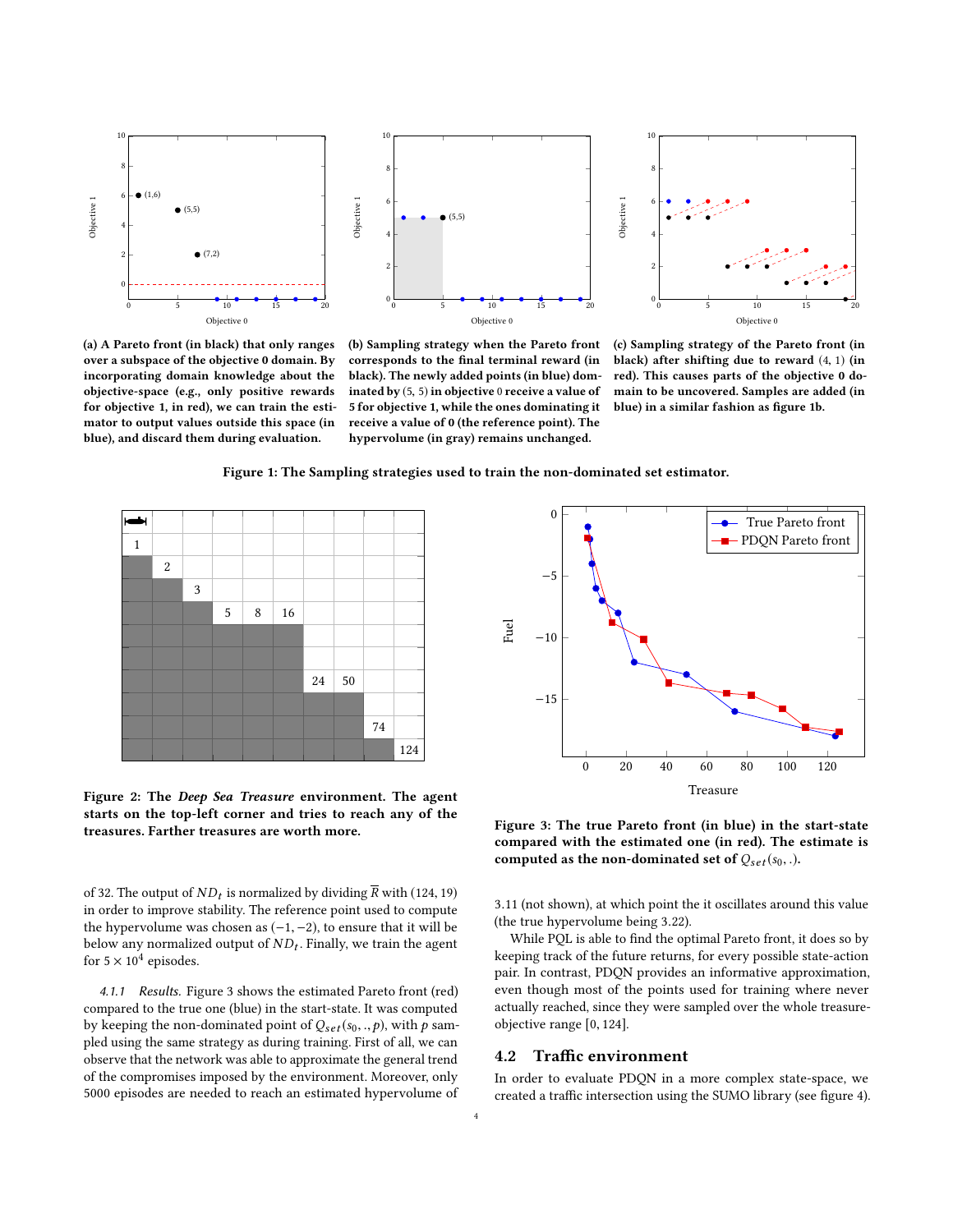<span id="page-4-0"></span>

Figure 4: A visualization of the Traffic environment.

<span id="page-4-1"></span>

Figure 5: The Pareto front found by PDQN (in red), compared to baseline static policies, that switch the light at fixed intervals (in blue).

The car flow at the intersection is controlled by traffic lights, which will be our agent. We devise 2 objectives. First, one should maximize the traffic flow. Every car that leaves the intersection provides a positive reward of 1. Secondly, we want to minimize the car's waiting time. At every time step, every car that has yet to pass the intersection increments its waiting time. We provide the longest waiting time as a negative reward to the agent. These objectives might seem aligned but, as one road has two lanes while the other only possesses one, the optimal policy to maximize traffic flow is to simply always keep the lights green for the larger road. However, if one focuses on the waiting time, one should regularly switch the lights. The episode length is fixed at 200 steps.

The agent can execute two actions: turn the lights green (switching the other to red) for either of the two roads. When a light switches, there is a delay of 3 time-steps during which the light turns yellow, allowing the cars to safely brake. Each car has a position  $(x, y)$ , a driving speed and a current waiting time. We simplify the state by tiling the 2-dimensional space and putting the waiting time of each car in the appropriate slot, depending on its position. The tiling is sufficiently fine-grained as to guarantee that no two cars can fill the same slot. We use the four corner-slots to indicate the appropriate traffic-light's color (0, <sup>1</sup>, <sup>2</sup> for red, yellow, green respectively). The image is partitioned in  $20 \times 18$  tiles and, to alleviate the missing speed information, a history of 4 frames is kept.

Similarly as with the the previous experiments, the reward and non-dominated estimators share the same architecture:

$$
Conv2Ds(16, [2 \times 2], [2 \times 2])
$$
\n
$$
\downarrow
$$
\n
$$
Conv2D(32, [2 \times 2], [1 \times 1])
$$
\n
$$
FCa(4, 4)
$$
\n
$$
FC(2304 + 1, 2305/2)
$$
\n
$$
FC(1152 + 4, 1152)
$$
\n
$$
FC(1152, 0)
$$

Where  $Conv2D_s$  is a convolutional layers with a concatenation of the state and objective 0 as input, 16 filters of size  $2\times 2$  and stride  $2\times 2$ . Again, we optimize the networks with Adam, using learning rates 10−<sup>4</sup> , 10−<sup>5</sup> for respectively the reward, non-dominated estimator. The output of  $ND_t$  is normalized by dividing  $\overline{R}$  with (400, 120), and the reference point used is (-2, -2) the reference point used is  $(-2, -2)$ .

4.2.1 Results and Future work. Due to the complexity of the environment, we were unable to calculate the optimal Pareto front. A baseline was created by executing policies that switch the lights at fixed, regular intervals. The length of these intervals ranges from 3 to 150 steps, with an increase of 5 steps per interval. Only the policies producing non-dominated returns are kept. Figure [5](#page-4-1) depicts these baseline policies (in blue) compared with the estimated Pareto front produced by PDQN (in red).

First of all, we observe that, regardless of the chosen policy, there will always be a minimum amount of cars passing through the lights. The baseline performs better than expected in that regard, as we observed episodes with a traffic flow inferior to 100 during